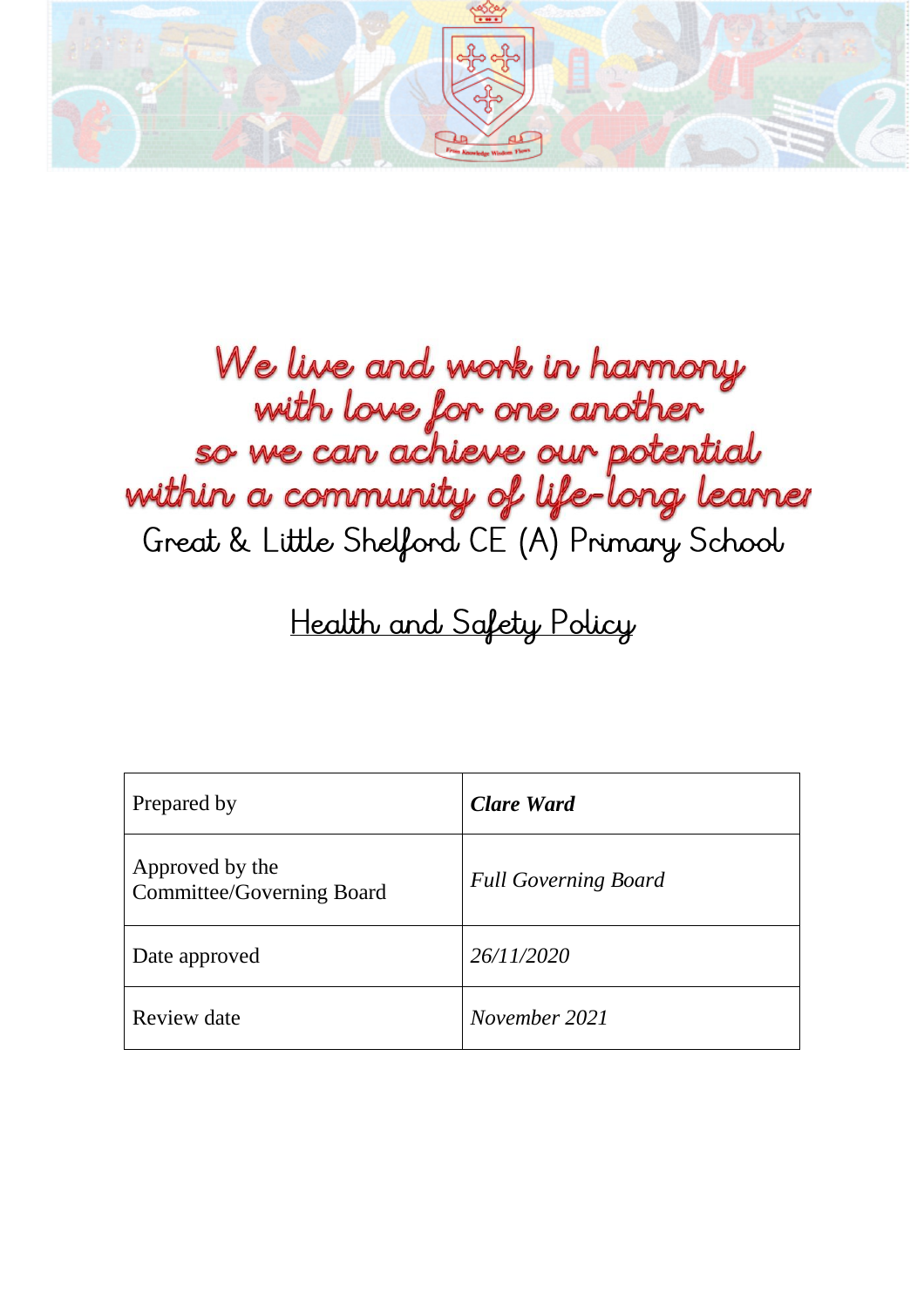# **Statement of General Policy on Health, Safety and Welfare**

The Governing body of Great & Little Shelford CE(A) Primary School believes that health and safety is paramount in all areas of its business activities. The School is committed to providing its employees with safe places of work that do not impact negatively on their health and well-being. It is also committed to conducting its undertakings in such a way as to not adversely affect the health and safety of its customers, partners, contractors, visitors or anyone else that could be negatively impacted by its school activities.

The school aims to achieve this commitment by adopting the following principles:

- Putting policies, arrangements and procedures in place to promote effective health and safety management;
- Taking a risk-based approach to School activities to identify sensible, realistic and effective control measures which facilitate the safe delivery of business aims and objectives;
- Providing resources, including time, finance and competent advice, to facilitate the delivery of the School's health and safety aims and objectives;
- Involving employees from all levels of the organisation in the delivery of health and safety aims and objectives;
- Providing information, instruction, training and supervision so that all personnel are aware of their health and safety responsibilities and the hazards and risks posed by their work and working environment;
- Setting targets and objectives to encourage continuous organisational health and safety improvement;
- Regularly reviewing and auditing performance to maintain desired standards, to identify any potential areas of weakness and to promote continuous health and safety improvement throughout the organisation.

The senior management team are accountable for the management of health and safety and for the implementation of the schools health and safety policy in their areas of control.

Employees have a duty to protect themselves and others by working safely, cooperating with the senior management team, observing all relevant information and instructions and reporting any health and safety matters to their line managers.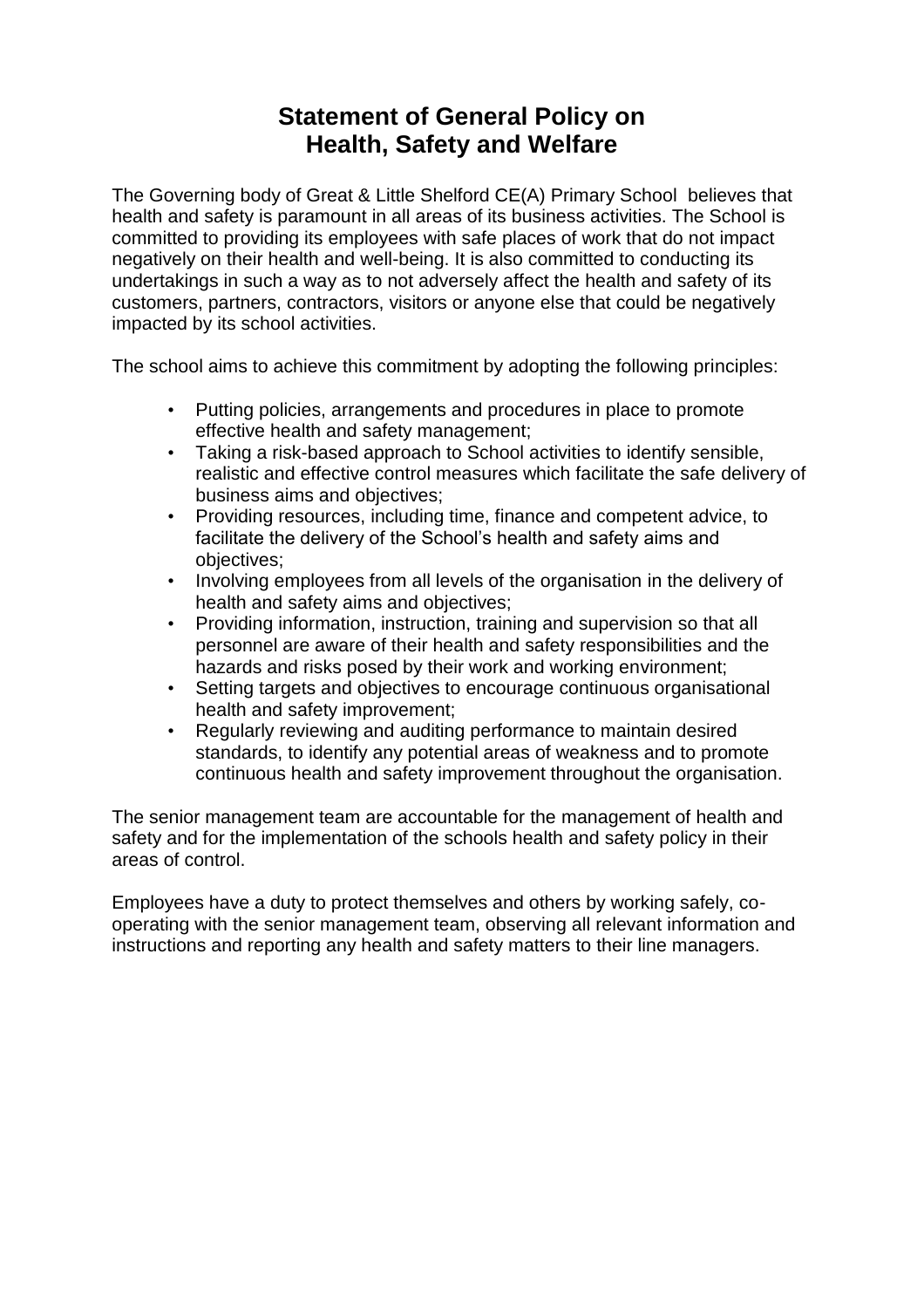# **Organisation and Responsibilities for Health, Safety and Welfare**

In order to ensure that health and safety issues are dealt with in accordance with our establishments' safety policy, the following organisational structure has been approved by the Governing Body. Duties and responsibilities have been assigned to Staff and Governors as laid out below.

#### **Governing Body Chair – Mrs Anna Caroe,**

#### **Governor with responsibility for Health & Safety – Mrs Gill Scahill**

The Governing Body will comply with any directions issued by the Children, Families & Adults Learning Directorate concerning the health and safety of persons on school premises or taking part in school activities elsewhere.

The Diocese of Ely are the Custodian Trustees of the property and Governors will obtain permission from the Diocese for any works to do with the property or premises. The Schools Service Level agreement with the Diocese sets out what services the Diocese provide and management of some budgets on behalf of schools.

The Governing Body is responsible for health and safety matters at a local level. They accept that the delegation of funds from the Children, Families & Adults Learning Directorate carries with it some power of control and hence increased accountability. Where the spending decisions are controlled by the Governing Body, they accept a share of the responsibility for the way in which health and safety issues are addressed. However, the Children, Families & Adults Learning Directorate will be informed of any issue which has significant health and safety implications and which cannot be resolved satisfactorily without their involvement.

The Governors appreciate that they can only work within their allocation of the total education budget determined by County Council members and that they will only be accountable for deciding how the budget within their control is to be spent. The Governing Body has established arrangements for ensuring the requirements of this policy are properly implemented and that the policy remains effective and appropriate.

#### **Headteacher - Mr Chris Grey**

Overall responsibility for the day-to-day management of health and safety in the school rests with the Headteacher. As manager of the establishment and of all the activities carried on within it, the Head will advise Governors of the areas of health and safety concern which may need to be addressed by the allocation of funds. Matters requiring particular consideration by the Headteacher will include:-Ensuring that there is an adequate system in place for the undertaking of risk assessment in compliance with the requirements of the Management Regulations,

- Ensuring that there is a management system for monitoring the effectiveness of health and safety arrangements, which form part of this policy
- Adequate staffing levels for safe supervision;
- The delegated responsibility for maintenance of the premises;
- The purchase of equipment to meet appropriate safety standards;
- The repair, maintenance and testing of school equipment;
- The provision of appropriate protective clothing where necessary;
- The purchase and maintenance of first aid materials and fire fighting appliances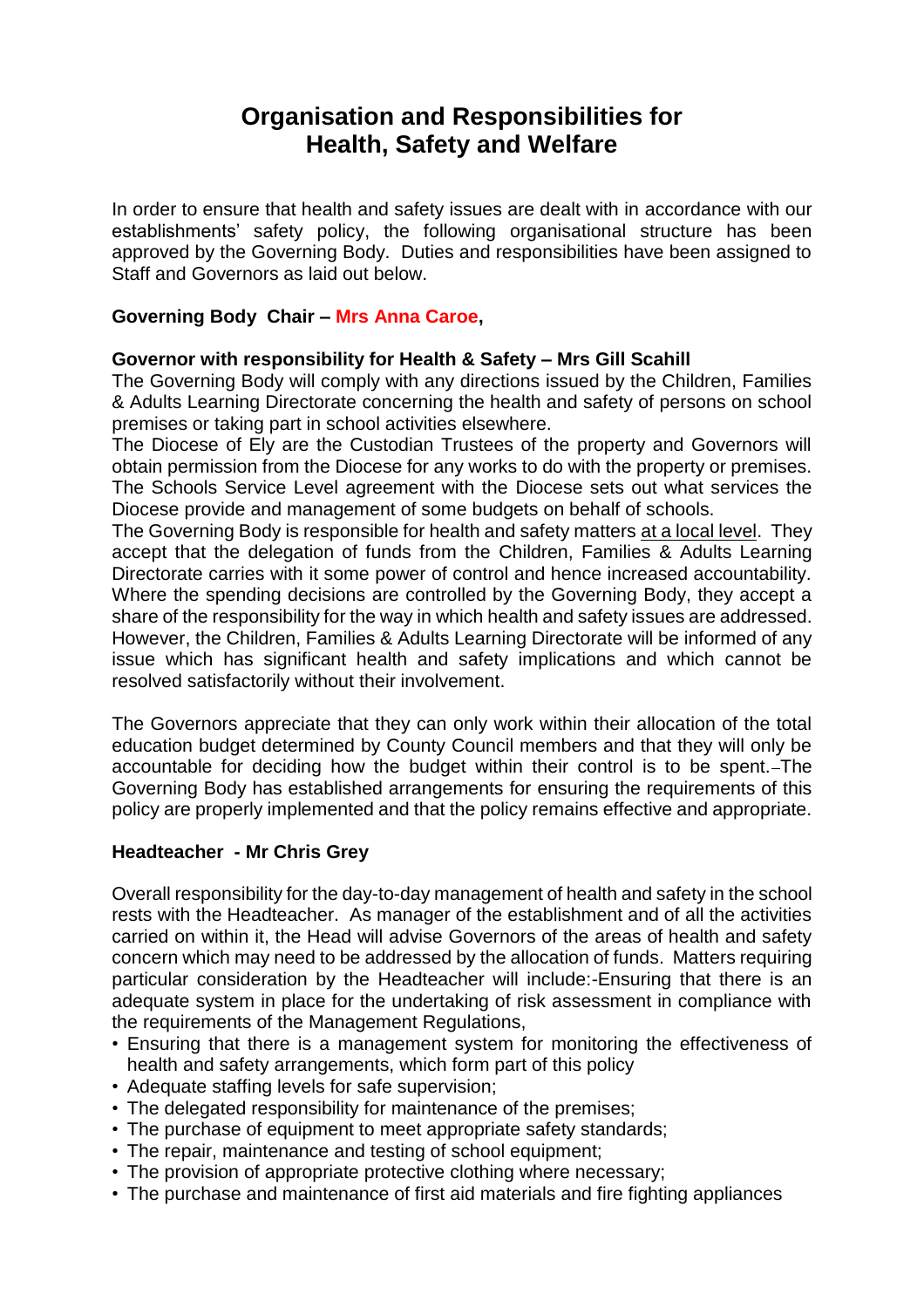- The funding of necessary safety training for staff;
- The arrangements for securing health and safety training and assistance from a competent source;
- The appointment of a premises manager;
- The provision of appropriate health and safety information to governors.
- Ensuring staff are reminded of their responsibilities regarding Health & Safety annually
- Ensuring staff, volunteers, extra curricular providers and occupiers are informed of any matter relating to health & safety.

The Headteacher may choose to delegate to other members of staff any or all of the duties associated with the above matters. It is clearly understood by everyone concerned that the delegation of certain duties will not relieve the Headteacher from the overall day-to-day responsibilities for health and safety within the establishment.

#### **Health & Safety coordinator - Mrs Clare Ward**

The Headteacher will delegate to the H & S coordinator, the majority of the duties that are linked with the overall responsibilities of the Head. More specifically the post holder will:-

- Ensure that risks assessments are undertaken throughout the establishment and that control measures are implemented, and that assessments are monitored and reviewed.
- Periodically review this policy document, amend as necessary and circulate any changes to appropriate staff;
- Ensure that the correct procedure is followed for the reporting, recording, investigation and follow-up of accidents on the premises;
- Formulate and review the arrangements for action to be taken in an emergency and ensure that all involved are informed of the arrangements;
- Arrange for termly evacuation drills and weekly fire alarm tests etc.
- Advise the Diocese Property Department (or other appropriate body) of any defect in the state of repair of the building or its surrounds which is identified as being unsafe, record in local asset management plan and take whatever local action is necessary to minimise the risk until repairs can be arranged;
- Co-ordinate the termly health and safety workplace inspection with the Governor responsible for Health & Safety, ensuring all areas of the establishment and all activities are covered;
- Report to the Headteacher any situation which is unsafe or hazardous to health and which cannot be remedied from within the resources available;
- Liaise with and monitor as far as is reasonably practicable, the activities of contractors (including catering, cleaning and grounds staff) visitors and others on the site to ensure that any risks to the health and safety of staff and others are kept to a minimum;
- Ensure that all members of staff are kept informed of the names and details of those persons appointed to provide competent health and safety assistance;
- Oversee all arrangements for educational visits and school journeys.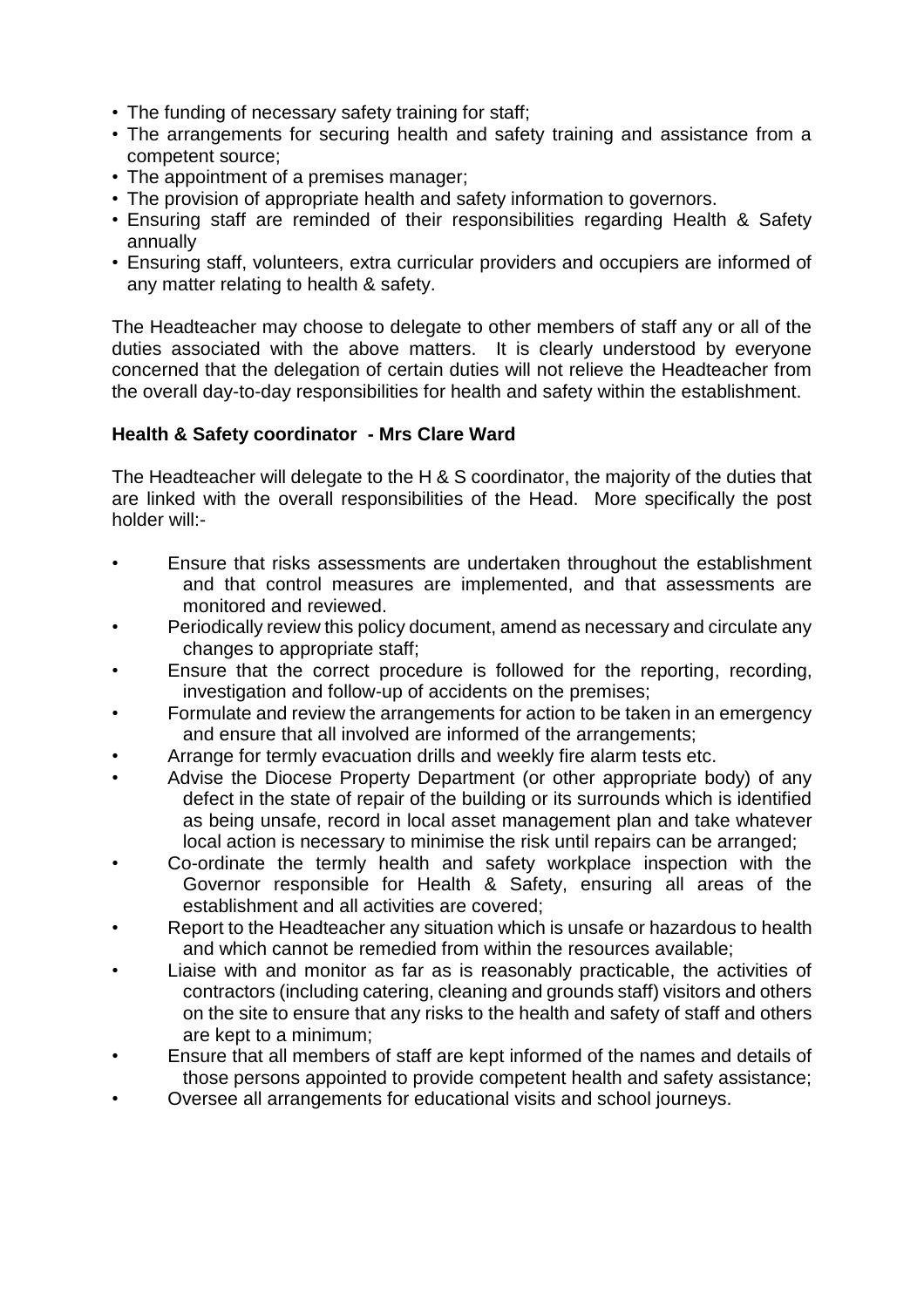# **Teaching Staff i**ncluding supply

Teaching staff are responsible for the health and safety of all pupils under their control whilst involved in organised work activities both on site e.g. classrooms and off site e.g. school trips. Class teachers shall, with the assistance of support staff:

- be aware of the schools health and safety policy and any local rules and arrangements which may apply specifically to the area of the site concerned;
- ensure the classroom furniture is arranged in a fashion to minimise risk of injury and to ease movement around the classroom
- ensure that pupils with special medical needs such as asthma or allergy have the medication they need in an accessible place in the classroom and that all adults who help in the class are aware of those children and the protocol for their condition. The medication should be in a named container. When children leave the classroom to go either elsewhere in the school or for outdoor activities such as PE, break time and trips the teacher should ensure that the medication is taken with them as directed in the protocol and is as close as practically possible to them with the child and adults aware of it's location.
- ensure effective supervision by only permitting practical work to be carried out by pupils after carrying out a risk assessment. The class size, the abilities of the pupils involved, the activities to be undertaken etc. will all need to be considered;
- ensure that safety instruction is given to all pupils prior to commencing practical sessions;
- know the location of the nearest fire fighting equipment and first aid box, and know the emergency procedures in respect of fire/first aid/bomb scare etc.;
- ensure that pupils follow school safety rules and that protective equipment is worn where appropriate;
- ensure that all personal protective equipment is suitable and in good condition prior to issue;
- report any defective equipment to the H & S coordinator;
- ensure all accidents are reported to the H & S coordinator
- propose for consideration any improvements, which they consider, would improve health or safety standards within the school;
- ensure that an agreed adequate level of supervision is available and that appropriate health and safety arrangements including risk assessments exist prior to taking school parties off site on educational visits.

**Caretaker - Miss Hannah Smith** in the event of the caretaker not being available, the Headteacher will delegate responsibilities as appropriate

The caretaker is responsible to the Headteacher. Duties include:

- conduct a daily inspection of the school site to check for hazards which might lead to risk of injury and either repair or cordon off the area until repair can be made.
- check the communication book for notifications from staff or visitors of necessary remedial work to be done around the site and prioritise according to level of risk of injury
- remove from service of any item of furniture, apparatus or equipment, which has been identified as unsafe taking appropriate action when necessary to prevent injury to others on the site
- report to the H & S coordinator any matters which require attention which he cannot deal with on that day either because external contractors need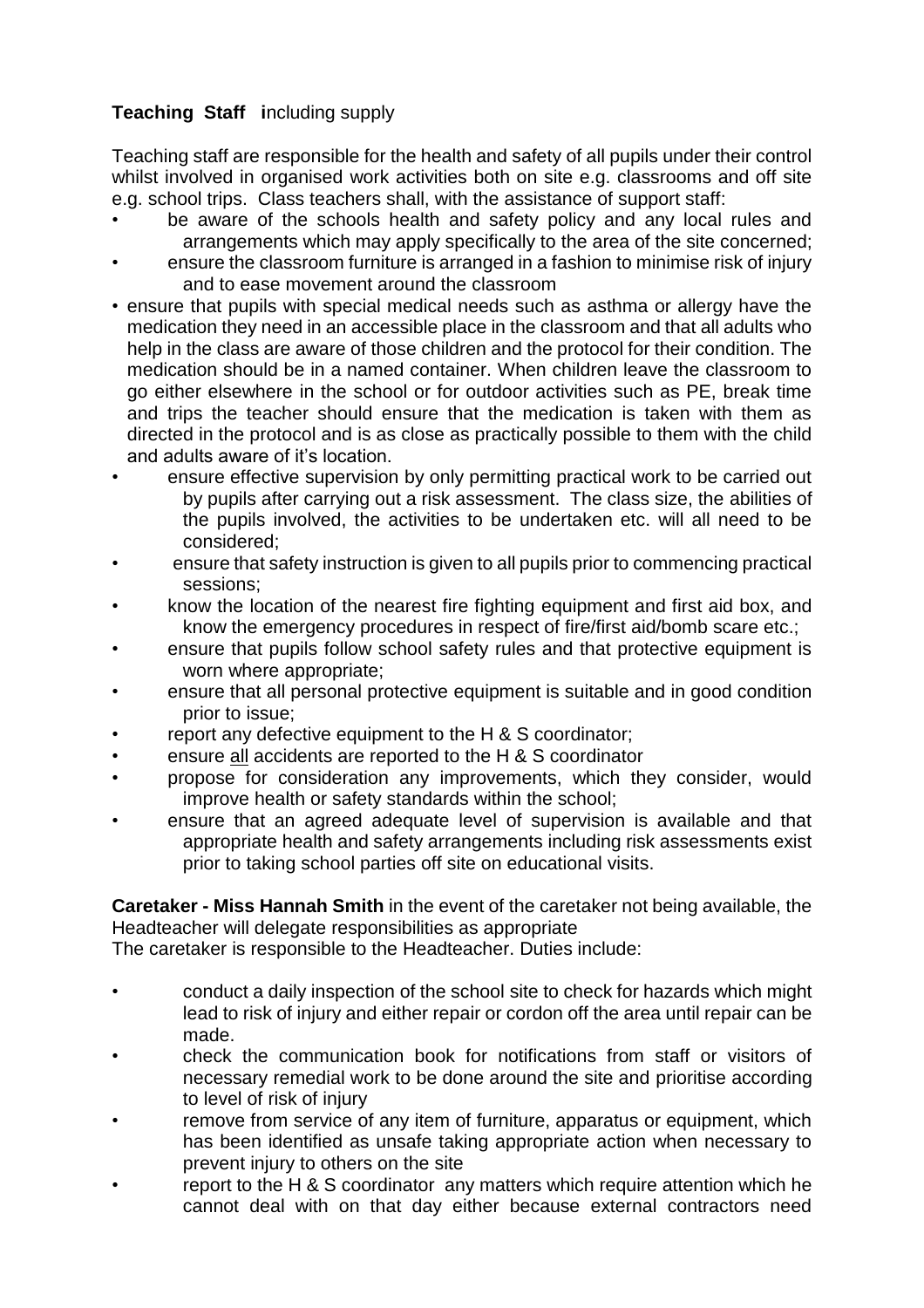- contacting or materials are needed to be purchased
- purchase (or place an order through the school office) any materials needed for repairs or maintenance.
- liaise with contractors who come on site and report outcomes to HT via H & S coordinator
- be the emergency contact for contractors and the Diocese Property Department during school holidays (except when taking annual leave)

### **Cleaners** -

The cleaners are responsible to the Headteacher. Duties include:

- cleaning all areas of the school at the end of the school day
- ensuring they work in accordance with COSHH regulations when handling chemicals
- ensure all chemicals are stored in locked cupboards
- ensure they wear appropriate Person Protection Equipment
- ensure they follow appropriate manual handling procedures
- report any concerns relating to health & safety to the HT via the H & S coordinator
- deep clean areas as instructed from time to time by the Headteacher

## **Support staff (including volunteers)**

All employees and volunteers have general health and safety responsibilities both under criminal and civil law. Staff and volunteers must be aware that they are obliged to take care of their own safety and health whilst at work along with that of others who may be affected by their actions.

The Headteacher will provide a copy of the Health and Safety policy to all new staff and volunteers at their induction with the expectation that the policy will be read before starting to work in the school

Employees and volunteers must also co-operate with the governing body and senior management of the school so that they may fulfil any legal requirements placed on them as employers and/or persons in control of premises. All employees and volunteers are required:

- to participate in the risk assessment process and comply with findings;
- to report all defects in the condition of the premises or equipment to which they become aware;
- to report all accidents according to the procedures included in Part 3 of this document;
- be familiar with the procedure to be followed in the event of a fire or other serious emergency (see Part 3);
- to make use of all necessary personal protective equipment provided for safety or health reasons;
- follow all relevant codes of safe working practice and local rules;
- report any unsafe working practices to the head of dept/Deputy Headteacher .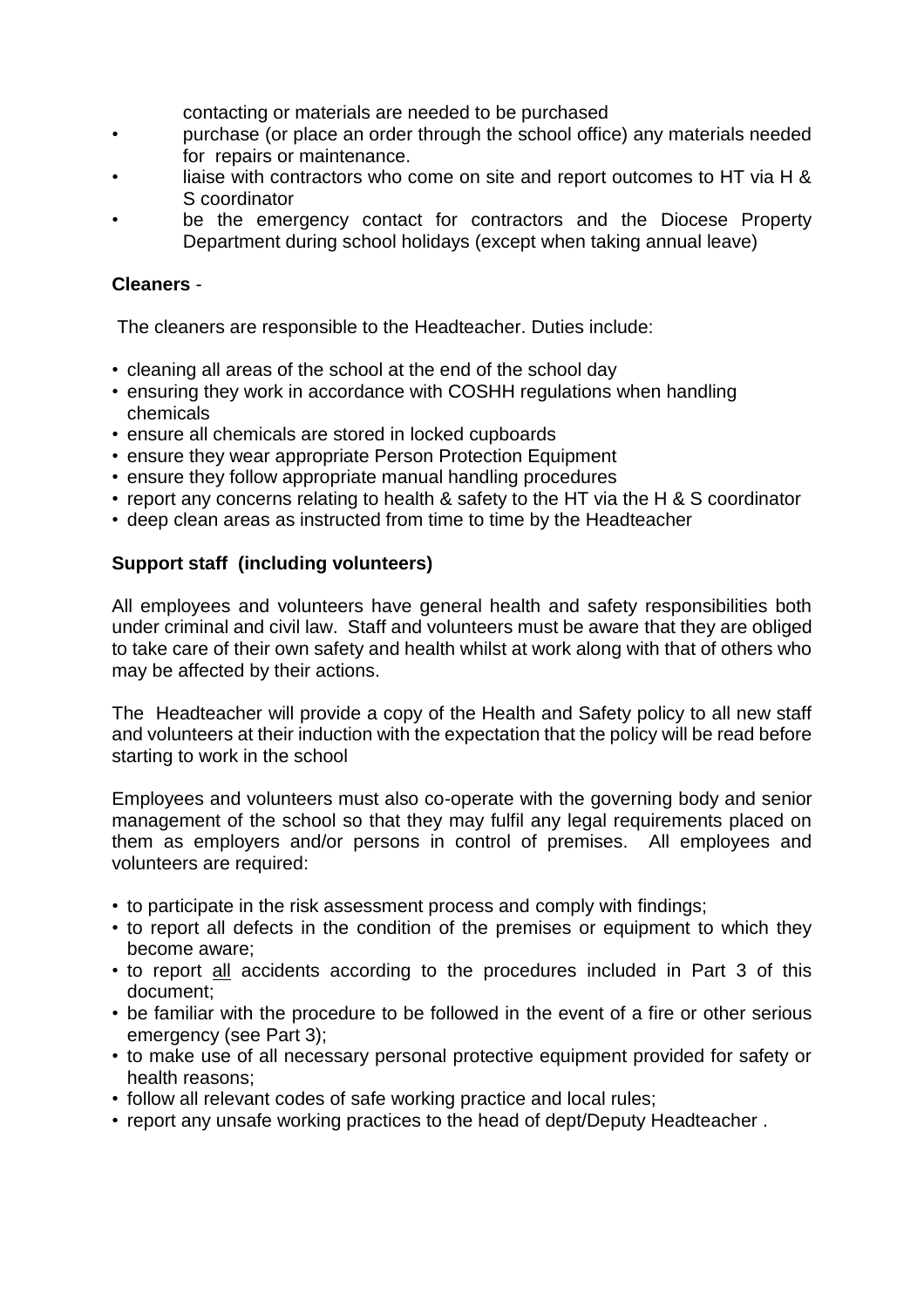**Pupils** [This section should be drawn to attention of all pupils]

All pupils must be encouraged to follow all safe working practices and observe all school safety rules. All pupils will:

- follow all instructions issued by any member of staff in the case of an emergency;
- ensure that they do not intentionally or recklessly interfere with equipment provided for safety purposes e.g. fire extinguishers etc.
- inform any member of staff of any situation, which may affect their safety.

#### **Staff Safety Representative - tbc**

Health and safety at work law provides for the appointment of trade union appointed safety representatives from amongst the employees. This representative is elected to the Governing Body by the staff for a term of four years and shall be a member of the Finance and Premises Committee

#### **Finance and Premises Committee**

The Governors' Finance and Premises committee meets termly. The purpose and responsibilities of the Committee are listed in the Terms of Reference (appendix A) of the committee which are reviewed annually. Membership of the Committee comprises of:

Headteacher Mr Chris Grey Governor: Mrs Gillian Scahill (chair of committee) Governor: Mr Chris Hallebro Governor: Mrs Liz Carrothers Governor: Mrs Polly Stanton Governor: Mrs Maria Lazarus Governor: Mrs Frances Dye Governor: (Miss Stephanie Bachewich)

The H & S coordinator, Mrs Clare Ward also attends the meetings The Chair of Governor's Mrs Anna Caroe may also attend

The Finance and Premises Committee will receive a report at each meeting which will include details of the latest fire drill, implementation of any new safety instructions or advice issued by the LA, DfE etc, details of risk and work station assessments carried out which requiring purchases or changes in working practice to be agreed, details of works completed on site including repairs and works commissioned, a report of all accidents including any HSE referrals and any remedial actions taken as a result, the number of children having to go home through illness during the day.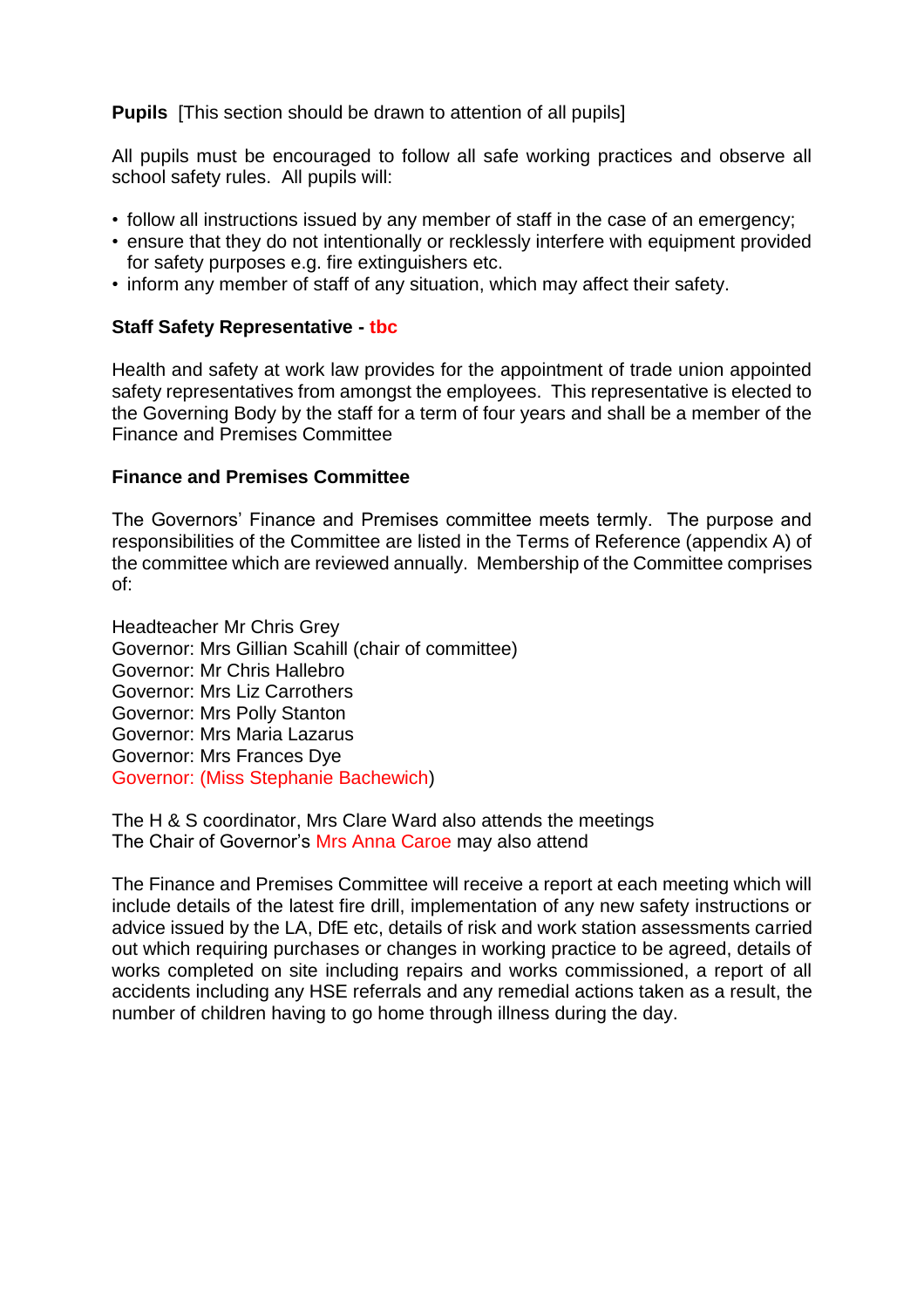#### **Implementation**

The following procedures and arrangements have been established within our school to eliminate or reduce health and safety risks to an acceptable level and to comply with minimum legal requirements:

#### **First Aid**

The First Aid area is by the main office. Prior to March 2020 Children requiring first aid were sent to the office for treatment except at lunchtimes when the lunchtime supervisors are on duty and are stationed with the first aid kit in the playground. Following the outbreak of Covid 19, to enable maintenance of bubbles to minimize risk of infection, as per Dfe and NHS guidance, first aid is administered by registered first aiders in each bubble. Notification is sent to the office for recording in the first aid book and parents are sent an email regarding the injury.

#### **The following staff are trained in First Aid as follows:**

| Paediatric First aiders: | Miss Dianne O'Bryan          |
|--------------------------|------------------------------|
|                          | <b>Mrs Kristine Warne</b>    |
|                          | Mrs Caroline Kingman         |
|                          | <b>Mrs India Runham</b>      |
|                          | <b>Mrs Angela Mulholland</b> |
|                          |                              |

Trained First aiders (first aid including resuscitation)

#### Mrs Jenny Alcock

 Mrs Amy Beck Mrs Kirsty Clarke Mrs Anna Cusano Mrs Julie Crawford Mr Nick Cuff Mrs Sarah Haigh Mrs Sarah Hallebro Mrs Emma Harrison Mrs Denise Kennedy Miss Laura Marshall Mrs Sarah Murray Mrs Katharin Page Mrs Louise Rose Mrs Marg Plummer Mrs Jennifer Smith Mrs Gayle Sullivan Mrs Clare Ward Mrs Virginia Weston Miss Katie Wesley

Teachers trained in resuscitation:

 As the swimming pool has been out of action this training has not been renewed – due again in May 2021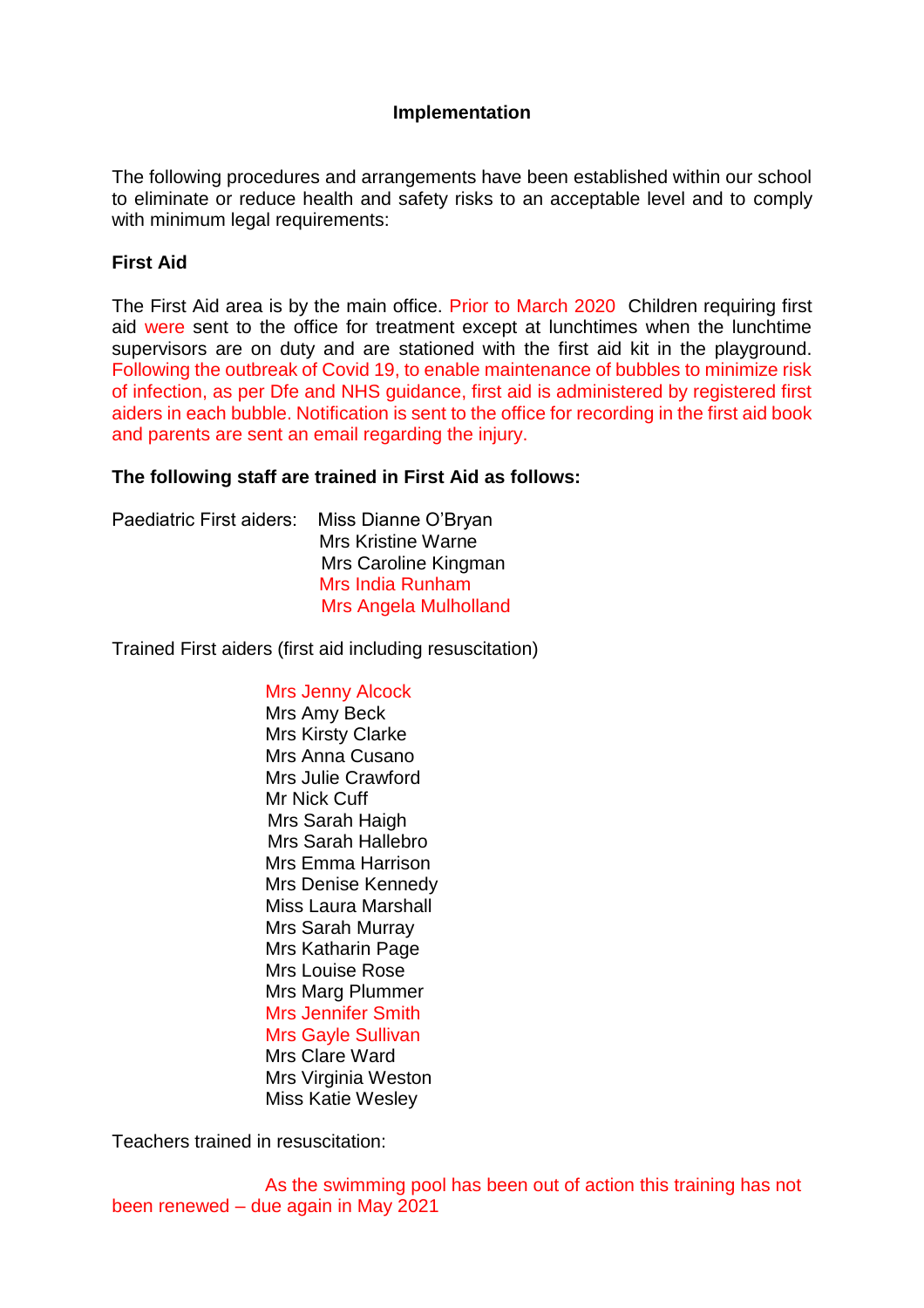Miss Dianne O'Bryan is responsible for booking staff on approved First Aid courses every 3 years to ensure their certificates are still valid. Resuscitation training is carried out annually, using an approved training provider.

Training for all staff in the administration of Epipens is held annually and training for managing asthma is held every two years.

#### **FIRST AID BOXES ARE LOCATED AT THE FOLLOWING POINTS:**

First Aid area by the main office, kitchen, mobile first aid packs in each classroom

**Miss Dianne O'Bryan** is responsible for checking that the contents of first aid boxes are complete and replenished as necessary. A check should be made at least once termly.

The First Aid Treatment record book for recording details of all first aid administered is kept in the first aid area by the office

Details Of Contact Numbers Of Hospital Accident And Emergency Departments, NHS Direct And Other Medical Services Are Displayed In: The office

#### **Accident Reporting, Recording & Investigation**

Employees must report all accidents, incidents, dangerous occurrences, violence incidents, verbal abuse and near misses as follows:

- The school has a First Aid Policy which gives details of how First Aid should be administered and by whom.
- All accidents or incidents, whether or not they result in injury, must be recorded in the first aid book which is kept in the first aid area by the office
- •
- All accidents resulting in injury or suspected injury, no matter how minor, must be attended to by a trained first aider as specified in the School First Aid Policy.
- "Near Misses" must also be reported. These are incidents that occur but where no injury or damage is sustained but could, potentially, have been serious incidents. Remedial action taken promptly after a near miss can prevent a serious accident occurring later. These should be recorded on the Premises incident form and given to the MSRH&S as soon as possible for review,
- occurrences and concerns about safety should be recorded on the premises incident form and given to the HT or H & S coordinator as soon as possible for review
- the H & S coordinator will bring all premises reports to the attention of the Headteacher as soon as possible
- The Headteacher must investigate accidents and take remedial steps to avoid similar instances recurring. Faulty equipment etc. must be taken out of use when necessary and will be clearly labelled to that effect.
- All deaths and major injuries must be reported immediately to the Health and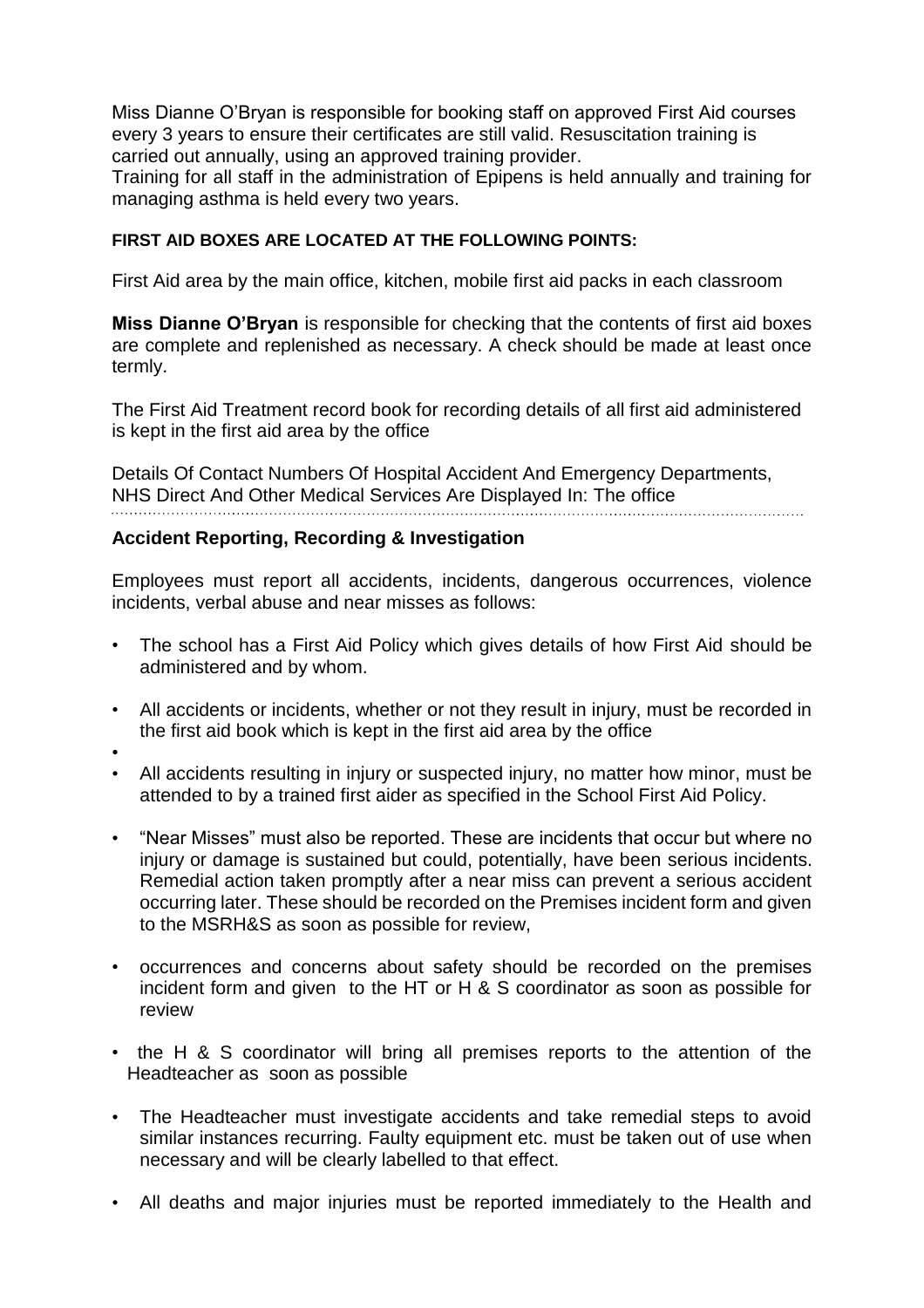Safety Team by telephone on 01223 699122.

- An incident report must be completed and sent to the County Health & Safety Team for absences through accident for periods of 7 days or more (including W/E's and holidays) or when an injured party attends hospital following an accident whilst at work. Please refer to the Incident report guidance for full details of reportable incidents. Full guidance and copies of the form are located on the Cambridgeshire Learn Together Portal.
- The Headteacher must ensure that they have seen each Incident report before they are sent to Shire Hall. A copy should be kept at the establishment and either centrally filed or held on the personal file of a staff member or pupil/child. NB Faulty systems of work, plant, equipment, fittings etc, must be reported and attended to as soon as possible.

#### **Asbestos**

The asbestos register is held in the Contractors's 5cs file. Contractors should be given the file on arrival are required to sign in confirming they have read the information.

#### **Children and staff with disabilities**

Arrangements should be made by the Headteacher to accommodate children or adults with disability.

A Personal Emergency Evacuation Plan should be drawn up by the H & S coordinator for the child or member of staff and other staff made aware of what actions might be needed by them

#### **Contractors**

Contractors are commissioned via Cath Conlon Project Management Ltd

**Curriculum Safety** [including out of school learning activity/study support] Staff should ensure that risk assessments have been carried out for activities either in school, for local trips out or for visits to other establishments or sites.

#### **Drugs & Medications in school**

 The School Policy on Medicines in School details the circumstances when medicines can be kept in school, the procedure for accepting and storing them and for the administration of them to children.

#### **Electrical Equipment** [fixed & portable]

Annual PAT testing is carried out using registered contractors covering visual inspection of all appliances, plugs and sockets and testing of all portable appliances

#### **Extracurricular providers, other occupiers of the school premises**

- Extra curricular providers (including music teachers) and other occupiers of the school premises will be provided with a copy of the Health & Safety Policy, First Aid Policy, Policy for Medicines in school and Policy for Management of Children with Medical conditions at the beginning of each academic year or as they are updated
- unless otherwise agreed with the Headteacher, the provider or occupier should have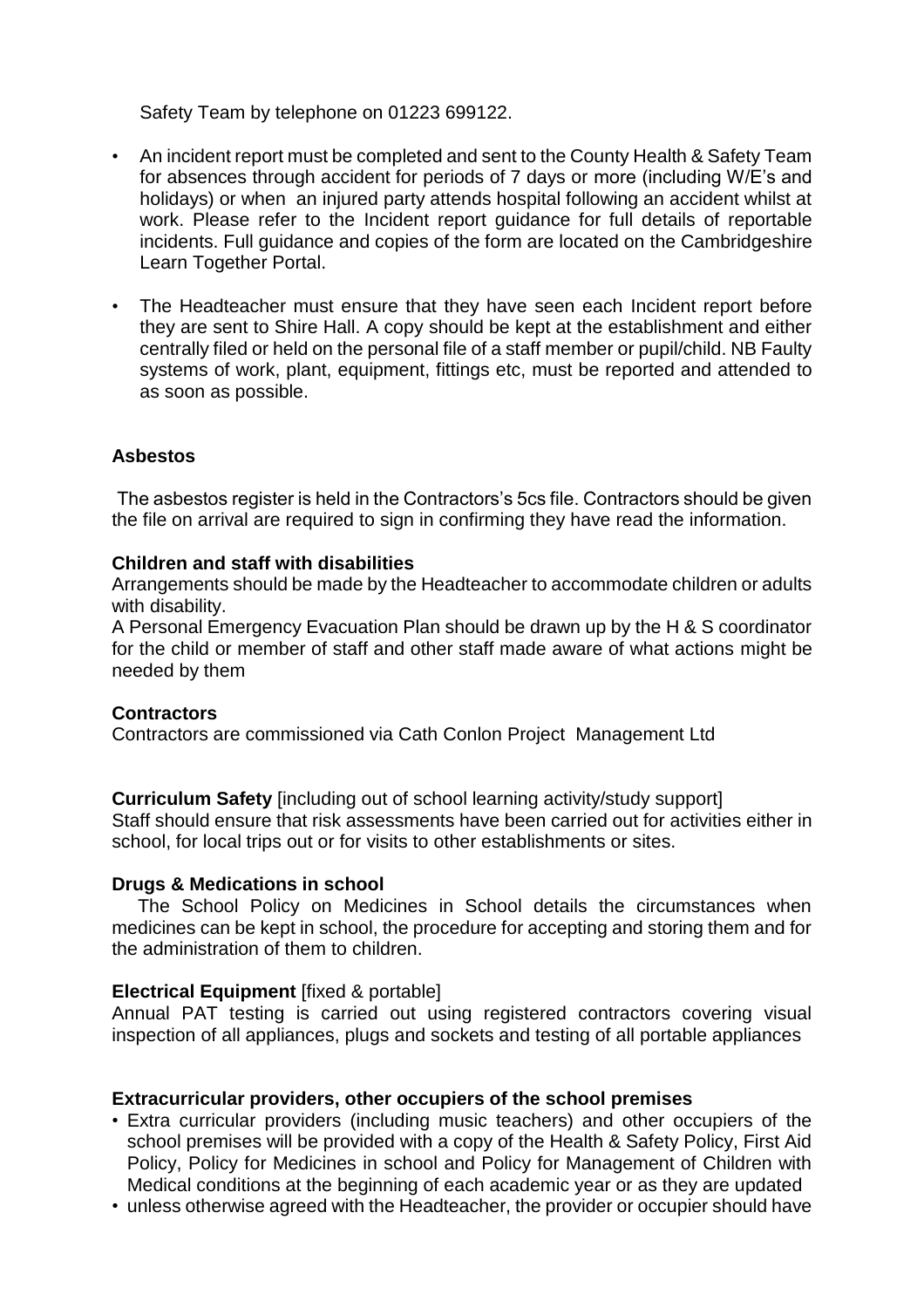their own risk assessments for their activity and have First aid trained personnel.

- they are expected to follow the advised practises and procedures regarding Health and Safety as detailed in the School Users Policy or Transfer of Control agreement and at other times as advised by the Headteacher
- The providers or occupiers must notify the Headteacher (or the H & S coordinator) in writing of any incident (even if no injury occured) arising in their session on the school premises which might be of a Health and Safety concern.
- Providers and occupiers will be informed of matters relating to Health & Safety via the school newsletter, liaison meetings, emails, letters or direct meeting.

#### **Fire Precautions & Procedures [and other emergencies incl. bomb threats]**

A fire risk assessment is carried out every 4 years through the County Fire risk assessment service. The Headteacher arranges fire drills which are carried out termly according to the fire procedure. Copies of the fire procedure are displayed in all rooms and all staff are reminded of it at the beginning of each academic year. Fire extinguisher testing, fire alarm and emergency lighting testing are carried out in accordance with the schedule provided by Cath Conlon Project Management Ltd Occupiers must have their own fire risk assessment carried out as directed in the Transfer of Control Agreement.

#### **Glass & Glazing**

All glass in doors, side panels to be safety glass, all replacement glass to be of safety standard, assessment of premises to establish whether there are areas which are unsuitable for use by children due to glass being of low standard.

#### **Hazardous substances**

Where possible all hazardous substances were removed from the school site in 1991. Essential hazardous substances required for cleaning, building maintenance and for the swimming pool are kept in locked cupboards or sheds with appropriate hazard symbols on the doors. COSHH Data sheets are kept of all substances used and a COSHH register is maintained.

#### **Handling & Lifting**

Risk assessment should be carried out for moving of furniture or other objects. Staff not to move items beyond their capabilities, assistance should be sought. Manual handling training to be given if necessary.

#### **Health and Safety Advice**

The school contracts the services of the County Health and Safety Services.

#### **Housekeeping, cleaning & waste disposal**

The cleaners remove all waste daily to the external bins which are collected weekly. Recyclable items are collected fortnightly. Sanitory waste is removed by registered waste contractors on a monthly basis. Clinical waste is disposed of in yellow bags . Spillage of body fluids are cleared using specific equipment and the area cleaned with disinfectant. Sharp objects to be wrapped and labelled for disposal. Warning signs are available to be positioned over spills. Caretaker is responsible for clearing snow and ice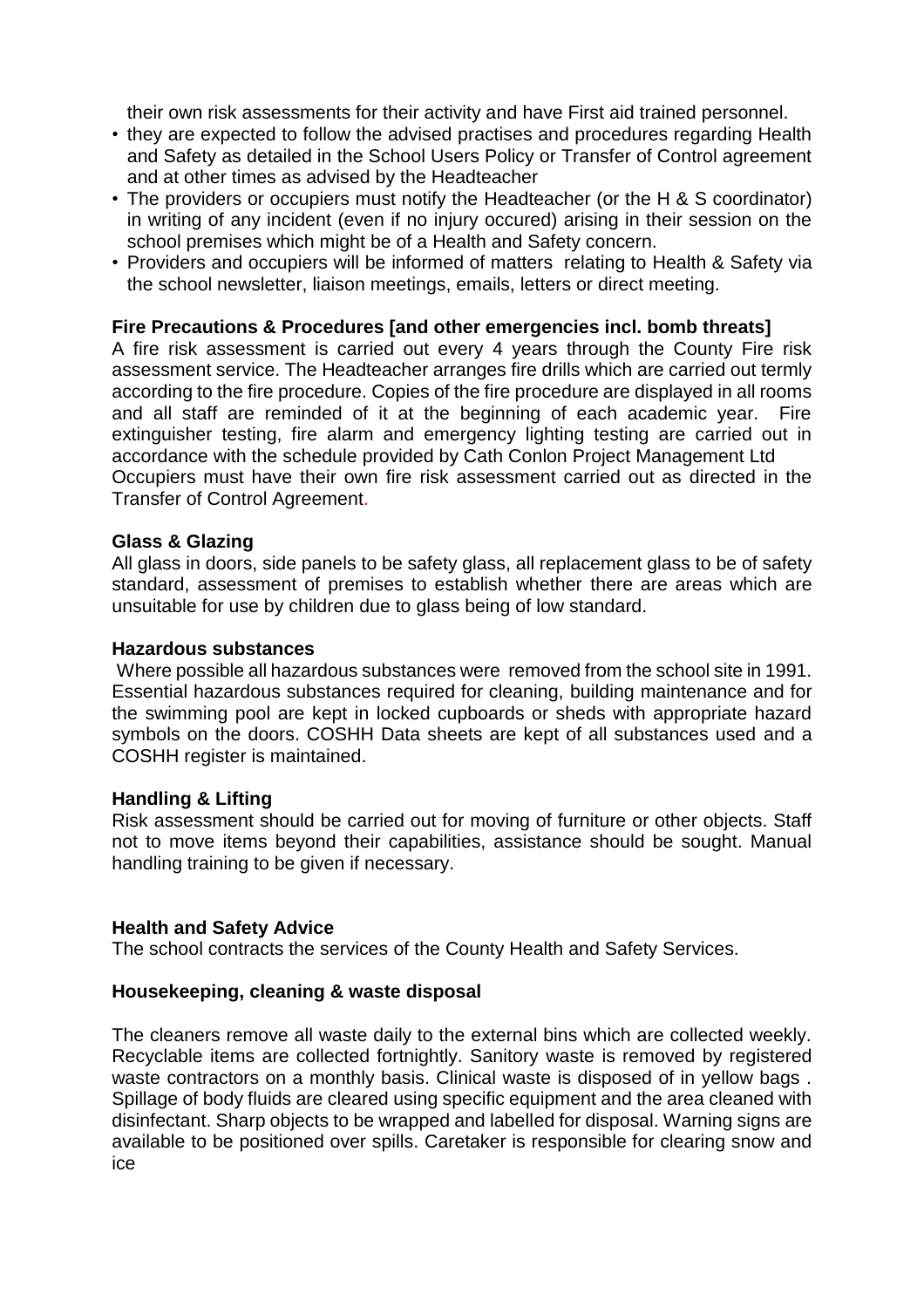#### **Infectious diseases**

Parents are requested to notify the school office if their child is absent giving details of the reason. If no notification is received the office will telephone the parent. Reference should be made to the guidance provided by the Department of Health with regard to infections and diseases to determine how long a child should be off school to minimise spread of the infection. Also, guidance should be obtained with regard to notifying parents of vulnerable children or staff who might have a preexisting condition who could be adversely affected if exposed to the infection.

The Headteacher will be advised if a large number of children and staff are absent with the same infection and if necessary notify the local health authority for advice. If necessary the Headteacher may decide to close the school if not enough staff are able to attend school through illness. In the case of Norovirus or similar a deep clean of the school will be commissioned. See Appendix B for details of procedures in place to minimize risk of infection from Covid 19

#### **Lone working**

Lone working is not encouraged but Governors' recognise that in some circumstances it may be necessary. Staff should make the Headteacher aware if they plan to be in school alone. Staff undertaking lone working should make sure somebody knows when they expect to return home and preferably have a mobile phone with them in the building. External doors should be kept locked and keys kept in the person's possession. If there is any suspicious activity on site, the police should be contacted immediately and intruders not confronted.

#### **Jewellery**

Pupils may wear watches but they should be taken off for PE. Stud earrings are acceptable but should be taken out for PE or covered with tape

#### **Maintenance / Inspection of Equipment**

The statutory Compliance schedule for Maintenance of security systems, equipment and plant, water monitoring, is provided by Cath Conlon Project Management Ltd

#### **Monitoring the Policy**

The H & S coordinator reports to the Finance & Premises committee every term. The Committee reviews the policy every year.

#### **Parents and carers**

- Parents and carers should be informed of the procedure regarding reporting illness and the appropriate period for absence
- Parents should be informed of any procedures or practices necessary to ensure the safety and well being of the children in school
- Parents should inform the school of any medical conditions which their child/ren has and ensure appropriate medication is provided as detailed in the medicines in school policy
- Parents and carers should have access to the Health & Safety policy, First Aid policy, Medicines in School Policy and Policy for Management of Children with Medical Conditions. These will be on the school website and available on request from the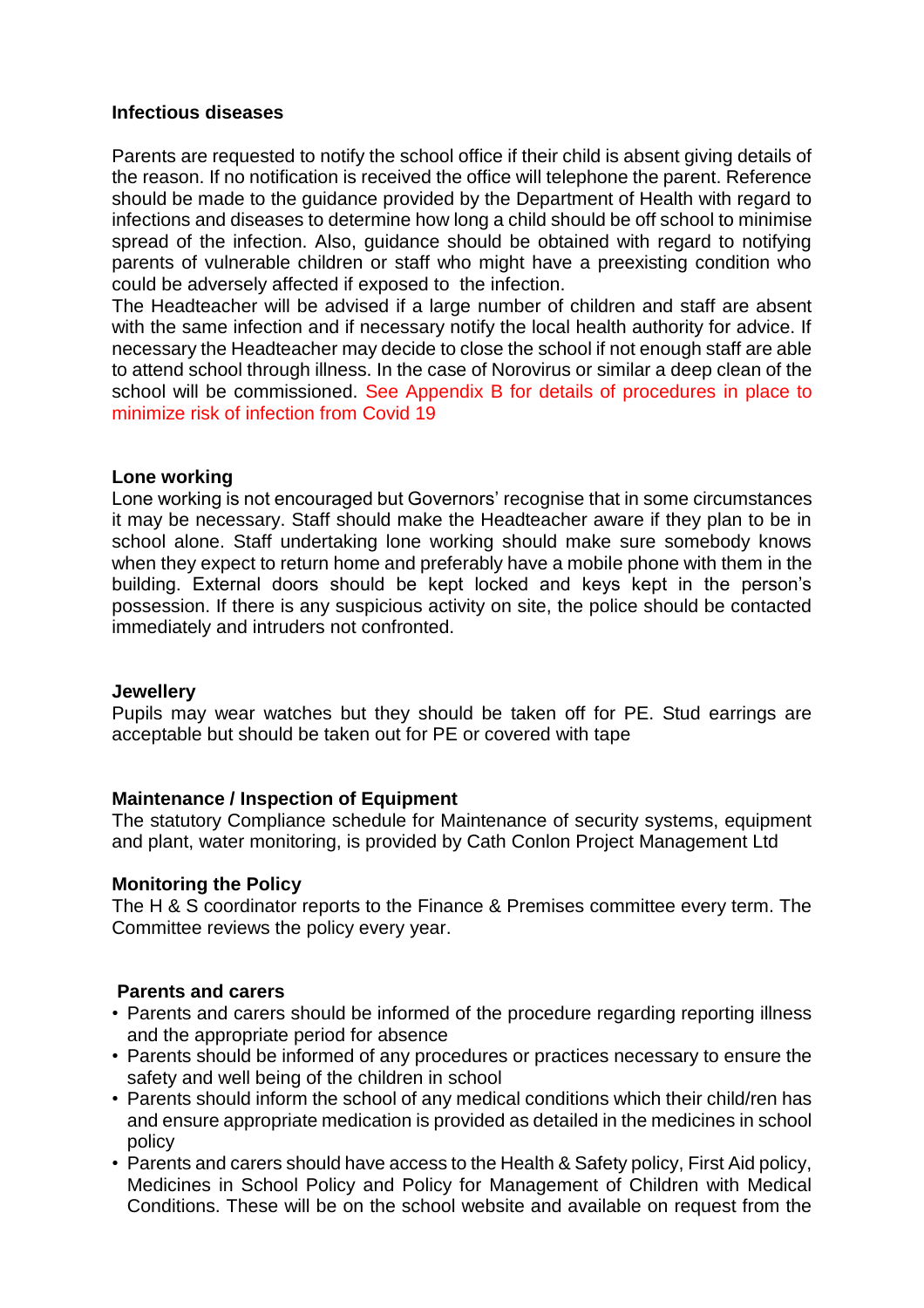School office

• Parents will be informed about health & safety matters through the weekly newsletter or for more urgent information by email and letter

#### **Personal Protective Equipment (PPE)**

Gloves are provided for use for First Aid. The cleaners have gloves provided for cleaning work. The caretaker has suitable footwear and clothing provided as required

#### **Provision of systems for people with hearing, visual or other disabilities.**

There are two toilets and a hygiene room suitable for disabled access. Risk assessments, work station assessments and Personal Emergency Evacuation Plans will be carried out as necessary to ensure people with disabilities can safely access the building and staff are made aware of their needs.

#### **Reporting Defects**

Defects should be reported to the H & S coordinator as soon as possible either verbally or via the premises report form. The H & S coordinator will make arrangements either with the caretaker or other contractor via the Property service to rectify the problem,

#### **Risk Assessments**

The H & S coordinator carries out risk assessments and updates as necessary and carries out PEEPs if required. Work station assessment is requested from the Health & Safety Advisor

#### **School Trips/ Off-Site Activities**

Staff notify the office when arranging a school trip or visit off site. A risk assessment is done and details of the trip recorded on the Evolve system

#### **Security**

All staff should be mindful of security for their own safety and possessions all well as those of the children and school property. Doors are locked outside school hours. The fire door leading to the carpark should not be used for exiting/access unless in an emergency and must never be left open unattended. All authorised visitors should have signed in at the office and should have a visitor's badge. Anyone not identifiable should be challenged and directed to the office to sign in. Codes for gates and the swimming pool compound are shared with authorised people only, these should not be divulged to other adults nor children.

#### **Smoking**

NO smoking is permitted on the school site

#### **Staff Consultation**

Health and Safety matters can be raised and discussed at the weekly staff meeting the notes of which are sent by email to all staff. Notifications of Health & safety matters are filed in the staff heath & safety file held in the school office

#### **Staff Health & Safety Training and Development**

The Headteacher is responsible for ensuring training for treating asthma and anaphylatic shock is administered every year at staff inset day. Appropriate training is given to staff in contact with children with other specific medical or physical needs. Support staff attend first aid courses every 3 years. Teachers and most support staff attend resuscitation training every year. Training in other areas of Health & Safety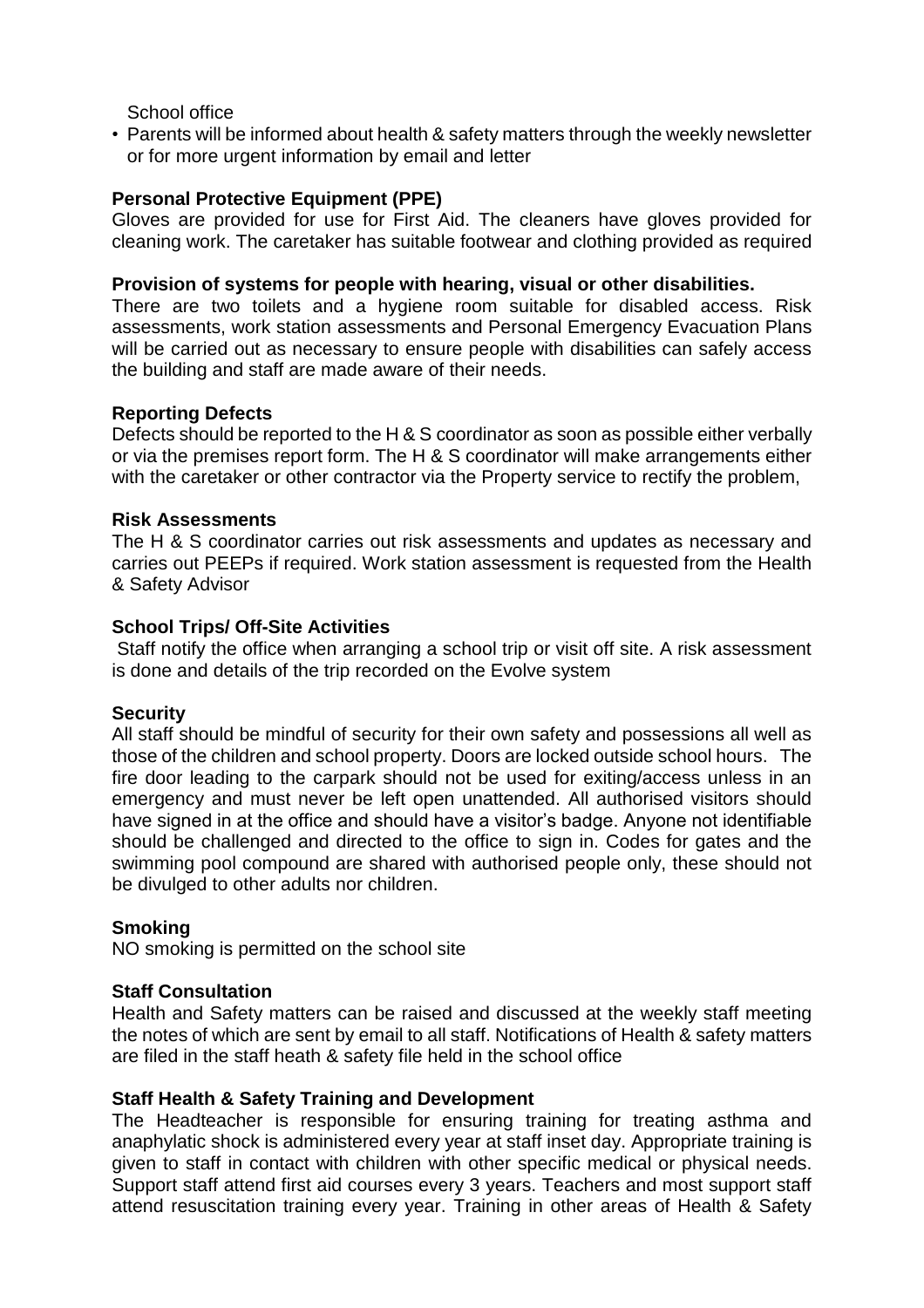such as risk assessment, manual handling, ladder training, food preparation is arranged as required either through the County Health & Safety service or other providers

#### **Staff Well-being / Stress**

The Headteacher will listen and offer advice to employees experiencing stress. If possible the cause of stress may be addressed. When appropriate staff are made aware of the County Council Staff Counselling service.

#### **Supervision** [including out of school learning activity/study support]

All staff, volunteers and extra curricular providers are required to undertake an enhanced DBS check. Minimum Ofsted recommended ratios for adult:child supervision are followed, with further provision being made appropriate to the activity and needs of children participating.

#### **Swimming Pool Operating Procedures**

The operating procedures recommended by the County County will be followed. The accredited pool carers are responsible for checking the chemical balance and temperature of the pool daily. A risk assessment and review of the Normal Operation Procedures is carried out each year before the season starts and staff are made aware of these. Two adults should be attendance at the pool side at all times, at least one of whom must be trained in resuscitation. Children swim in groups which are determined by the teacher. If an emergency occurs the teacher gives one sharp whistle for the children to stop then exit the pool. An emergency triangle is available to be taken to the office or nearest member of staff by a child. Inhalers or other required medication should be taken to the pool side and be easily accessible for use.

#### **Use of VDU's / Display Screens**

Risk assessment for working with ICT is carried out. Recommended work practices are shared with staff.

#### **Vehicles on Site**

Vehicles are not allowed on site from 8.30 until 9.15 and 3pm to 3.45pm. If access is required a member of the office staff accompanies the vehicle on site. Vehicles should not use the drive between those times but otherwise would proceed at walking pace.

#### **Violence to Staff / School Security**

All staff and visiting teachers sign in and out in the staff signing in book in the office. Other visitors sign in and out in the visitor's book and are provided with a visitor/volunteer badge which should be worn. Contractors sign the 5Cs book are provided with a visitors badge. Staff are aware to challenge people on site who are not identified. From 9am until 3pm the main gates are locked and access is via the controlled buzzer system with the office staff. External school doors are locked before 8.45am and after 3.45pm.

Staff having meetings with visitors should make the office or HT aware or their location. If necessary the HT may arrange for meetings to be attended by more than one member of staff.

Emergency triangles are available in all rooms which children or adults can be asked to take to the office (or other nearest adult) if assistance is required. If necessary, emergency services will be contacted by the HT/office staff.

All staff should report incidents of violence or abuse to the HT making a written record on the incident on the Incident Form kept in the resource room.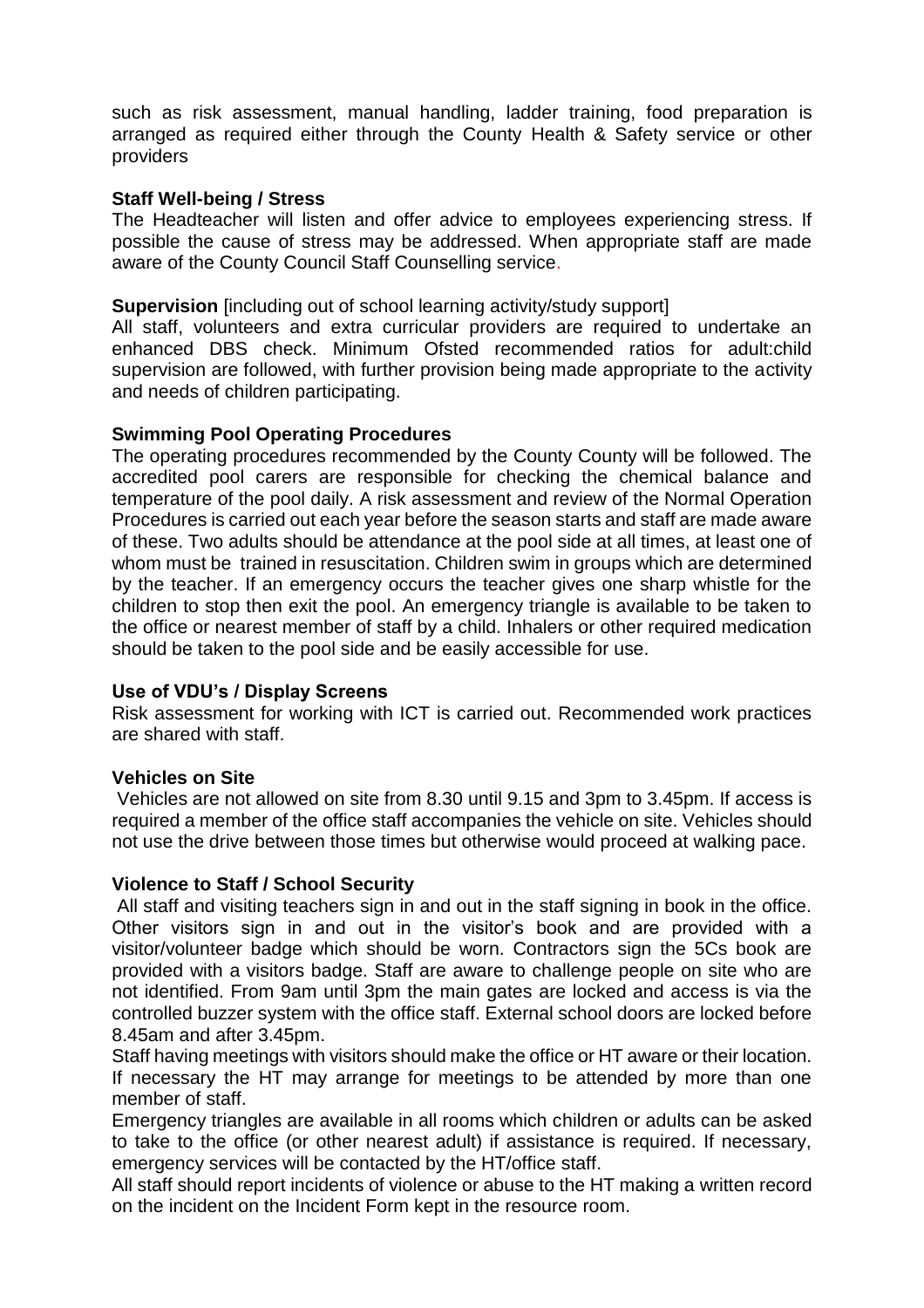#### **Working at Height**

The caretaker has undertaken ladder training. Risk assessments are conducted for work requiring steps or ladders.

#### **Work Experience**

Any individual attending the school for work experience will attend an induction meeting with the Headteacher who will inform them about all required health and safety and safeguarding information.

### **LOCATION OF EMERGENCY PROCEDURE DOCUMENTS**

Written emergency procedures exist covering a range of hazardous situations e.g. fire, bomb alerts, severe weather, electrical faults etc. These documents are located in:

- a. Critical incident pack is held in the cupboard in the main office
- In the event of a fire alert/alarm all staff will evacuate pupils to the designated assembly point;
- The school secretary (or other adult in their absence) will summon the emergency services as necessary; details of the school are displayed by the phone in the office
- The safe evacuation of persons is an absolute priority.
- Whilst evacuating premises staff should ensure that the premises and equipment are safeguarded as far as this is possible by closing doors, and windows;
- Fire drills will be undertaken termly and fire alarm tests weekly and a record kept in the Fire Log Book;
- Regular inspections of the premises and grounds should be undertaken each term or more frequently if possible. (A fire check list is available in the Risk Management Handbook.)
- Details of service isolation points (i.e. gas, water, electricity) are located in:

gas - gas meter box in Reception/year 1 garden, emergency stop button in kitchen for kitchen appliances,

water – main stop cock is in ladies toilet under the sinks, meter at end of drive,

electricity - meter boxes in downstairs cupboard by year 3

Emergency procedures for incidents outside normal working hours are held by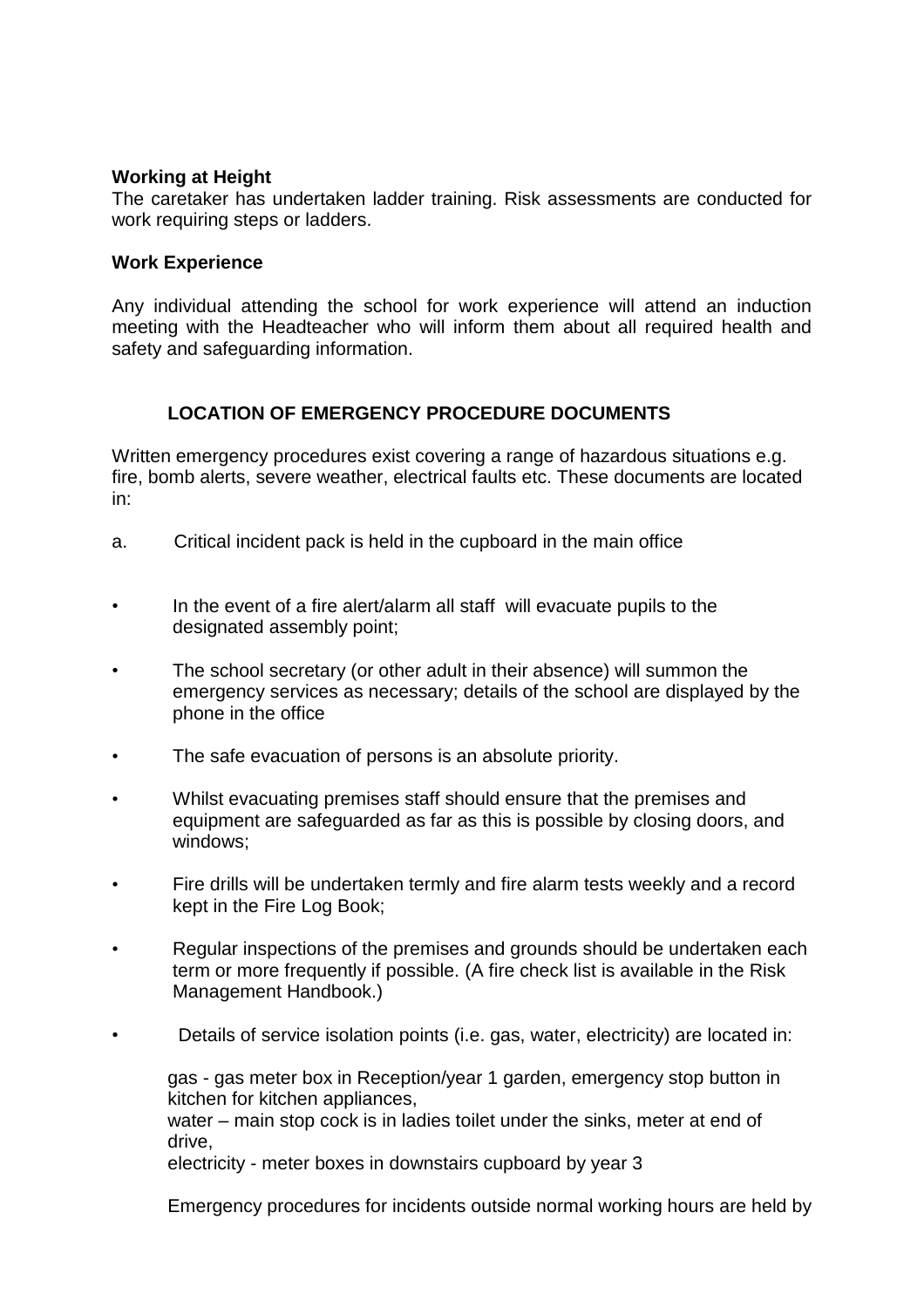the Headteacher

These procedures will be reviewed at least annually.

Appendix A

Financial regulations and Terms of Reference for the Finance & Premises **Committee** 

## **General**

1. The purpose of this document is to set out how the Governing Body, within its overall responsibility for managing financial resources and premises, will allocate its responsibilities to

the Finance and Premises Committee ('the Committee') and to the Headteacher.

2. This document cannot override the requirement of Governing Bodies to observe the Cambridgeshire Financial Regulations and Standing Orders Relating to Contracts as set out in

the Cambridgeshire LMS Scheme and any other relevant statutory requirements.

3. This document will be reviewed annually by the Committee and any recommendations for changes will be made to the Governing Body.

# **Purpose and Responsibilities of Finance and Premises Committee**

4. To ensure that the buildings and grounds of the school are maintained to the best possible standard within the agreed budget, and to set priorities as necessary.

5. To ensure that the school buildings and contents are adequately insured.

6. To maintain a record of work done on the buildings (to be included in a regular premises report

to the committee) and include advice and information on the management of the school's premises.

7. To receive regular reports on health and safety issues affecting the premises, and to ensure that

all faults are remedied.

8. The Committee has full delegated authority for managing the buildings and grounds of the school, and for the financial management of the school, except that the budget and proposals for

charges and remissions must be approved by a meeting of the Governing Body.

9. The Committee delegates to the Headteacher responsibility for the daytoday management of

the buildings and grounds subject to any guidelines, priorities or instructions that the Committee

may specify. Expenditure on buildings is undertaken by the Headteacher subject to regulation by the Committee.

10. The Headteacher may with the approval of the Committee authorise expenditure that is not

within the agreed budget, or, if urgently necessary, with the approval of the Chair.

11. The Committee's responsibilities include overseeing longer term financial planning and resourcing in the context of the School Development Plan and of the policies and objectives of

the school, and to advise the Governors as appropriate.

12. If there is sufficient knowledge of future funding, the Committee should prepare and present to the Governing Body each year a three year plan for the maintenance and improvement of the buildings and grounds.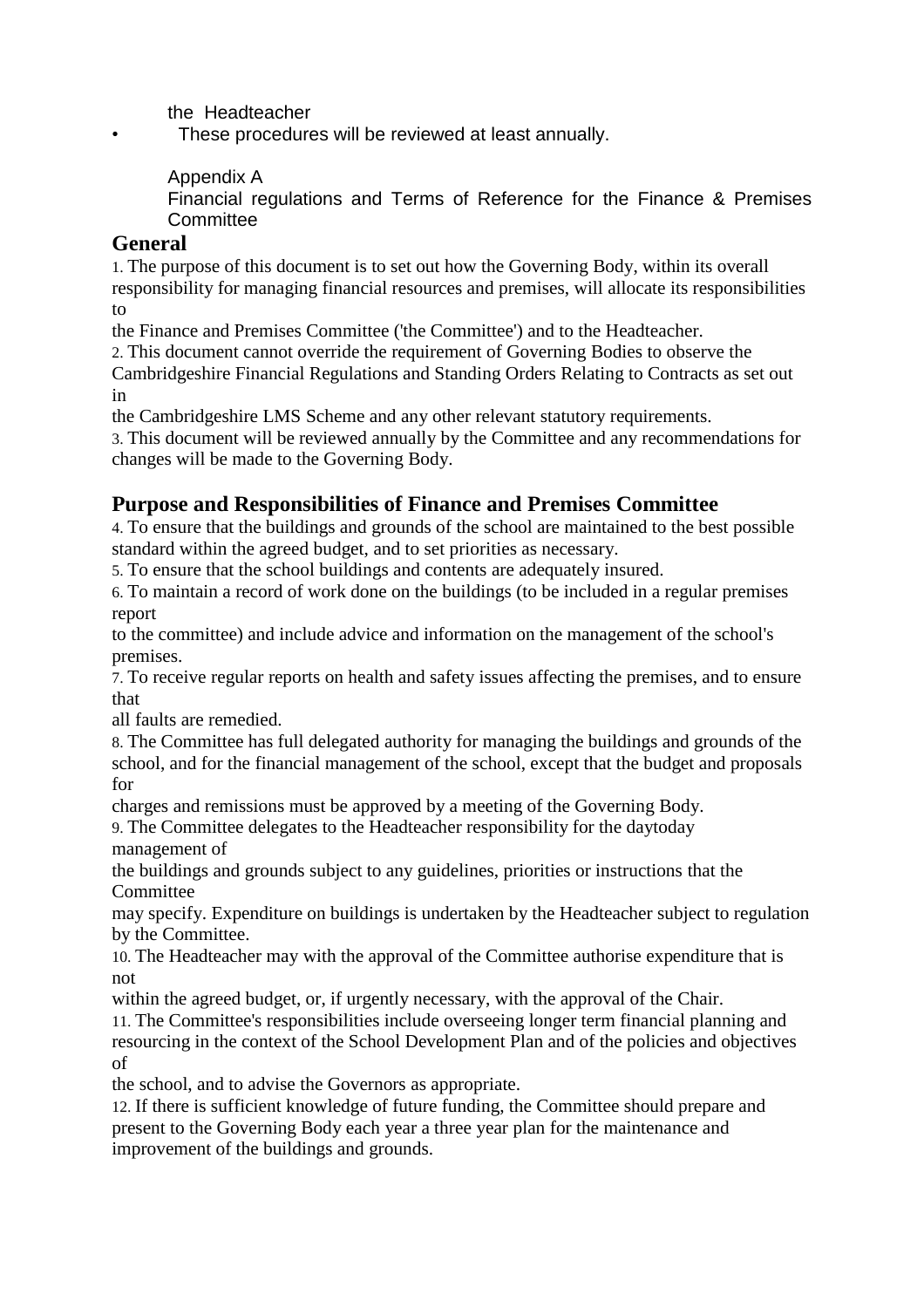13. The Chair and other members of the Committee will, whenever possible, assist and advise the Head on the financial aspects of running the School. The Committee may, by passing a formal motion, give explicit direction to the Headteacher on any financial matter within the responsibility of the Governing Body.

14. The Committee will oversee policies relating to income generation, including lettings and charging for school activities.

# **Expenditure Approval Levels and Procedures**

15. The Committee delegates the day to day financial management of the school to the Headteacher. The Headteacher has authority to commit expenditure of up to £4,000.

16. The Headteacher is responsible to the Committee for ensuring that sound systems of internal

1 September 2012 Issue 1

Page **1** of 3

**FINANCIAL REGULATIONS & TERMS OF REFERENCE FOR THE FINANCE & PREMISES COMMITTEE** control are in place, including the separation of duties and appropriate delegation, and for ensuring that Local Authority (LA) Financial Regulations and Control Standards are complied

with, including those concerning purchasing and contract regulations.

17. Expenditure or commitments above £4,000 and up to £12,000 that have not been previously

agreed in the school budget must be countersigned by the Chair of the Committee or in his or her absence and if the matter is urgent, the Chair of Governors. The prior consent of at least two

other members of the Committee is also required. Any such approvals must be recorded, together with the names of the consenting Governors, in the minutes of the previous Committee

meeting or the first meeting after the approval is given. The Committee will make recommendations to the full Governing Body on such expenditure or commitments of over £12,000.

18. The Chair will advise the LA on any proposed changes to approval limits.

# **Membership and Quorum**

19. The membership of the Committee is to be approved each year by the Governing Body. 20. The Committee will consist of not less than four governors to be appointed annually by the

Governing Body.

21. The Committee will annually elect a Chair, who must be a nonstaff

governor and an appointed

member of the Committee.

22. The quorum for meetings of the Committee is three governors to include, if at all possible, the

Chair of the Committee or the Chair of Governors. In the absence of either the Chair of the Committee or the Chair of Governors, the Committee will elect a Chair for the meeting who must be a governor. The Headteacher should if possible be present at meetings of the Committee.

# **Meetings**

23. The Committee will meet at least once per term.

24. Agenda and minutes will be circulated to all governors. The minutes will be prepared as soon

as possible after each meeting and will be formally presented to the Governing Body.

25. The minutes should include a statement of any new unofficial or private funds set up in the

School's name and their purpose.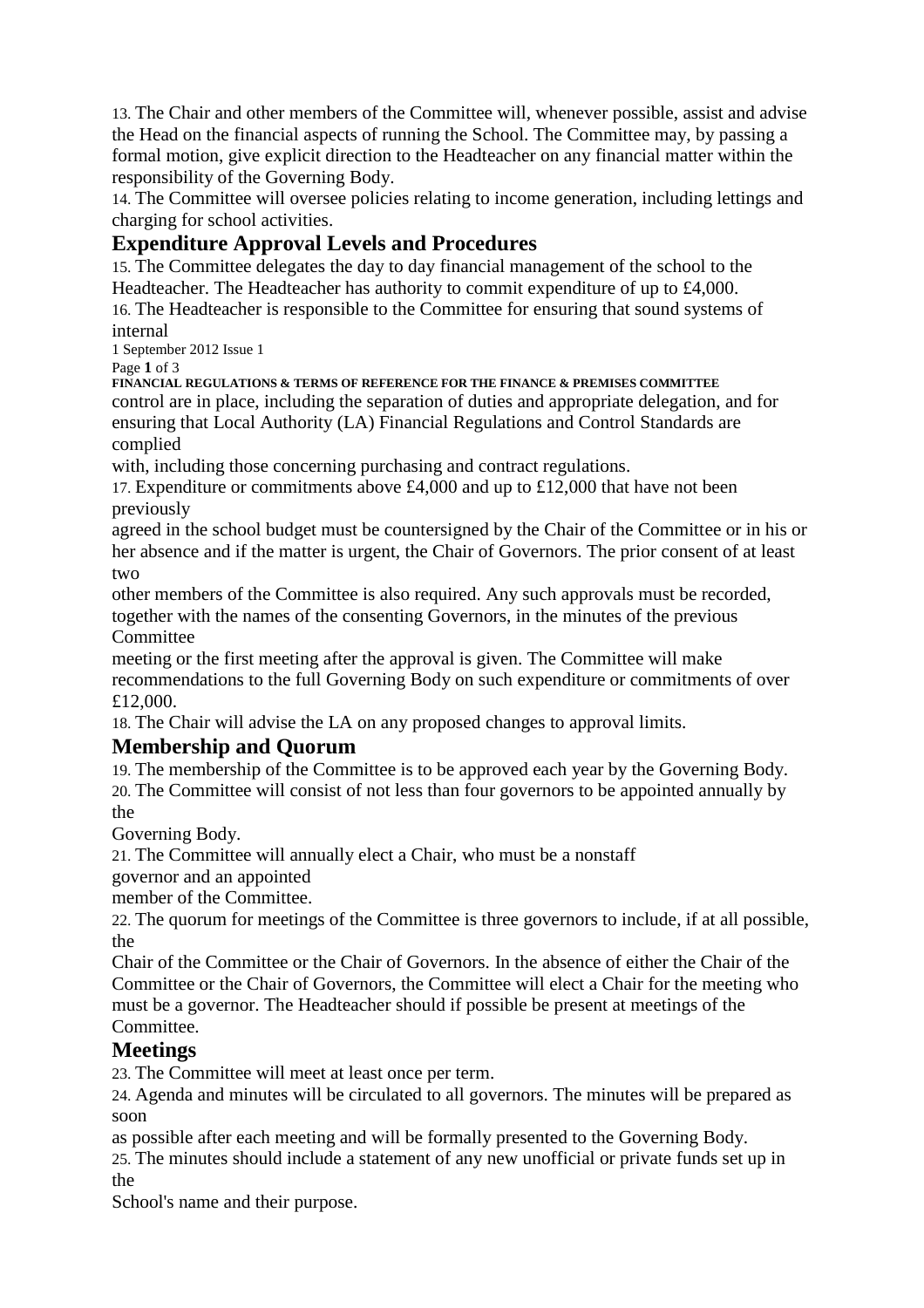26. Governors who are not members of the Committee may attend as nonvoting observers by prior

arrangement with the Chair.

27. The following decisions require a formal motion being passed with a proposer and seconder: the

election of the Chair, the adoption of the minutes and policy decisions on expenditure, including

the budget.

# **Budget and Forecasts**

28. The Headteacher is responsible for the preparation of the draft annual budget and should ensure

that a copy of the budget as approved by the Governing Body is sent to the LA by the published

deadline each year.

29. Each year the Committee will review the budget and a 3year

rolling financial projection

(subject to sufficient information on future funding) in the context of the annual Development Plan priorities and recommend their approval by the Governing Body.

30. The Governors, through the Committee will allocate funds to meet the needs of pupils with

special educational needs. At the meeting of the Governing Body which approves the budget, 1 September 2012 Issue 1 Page **2** of 3

**FINANCIAL REGULATIONS & TERMS OF REFERENCE FOR THE FINANCE & PREMISES COMMITTEE**

the Committee will draw the attention of Governors to the amount delegated to the school by the LA under special needs headings in the Section 42 statement and the amount allocated for special needs in the proposed school budget.

31. Each month, the School Finance Secretary will email the Committee a brief 'bullet point' list

highlighting any significant deviations from budget (optionally with the detailed Budget **Control** 

Report summary as output by the finance system).

32. Each term the Committee will review the current state of expenditure and review and approve

an updated yearend

outturn forecast (prepared by the Head or Finance Secretary) and bring

before the Governing Body any significant deviations from the budget.

# **The Shelford School Support Fund**

33. The Shelford School Support Fund exists for the following purposes:

● To better enable the Governors to fulfil their obligations for the external repairs and improvements to the school buildings.

● To improve the working environment of the school.

● Provision of additional funds for school trips or activities (in particular the annual Year 6 trip to Ely).

● To support less well off

families by providing funding for music tuition and school trips

(particularly residential trips). Such funding to be provided at the discretion of the Headteacher and on application only.

● Payment of Governors' expenses incurred in carrying out their duties.

● Honoraria for those providing services to the Governing body.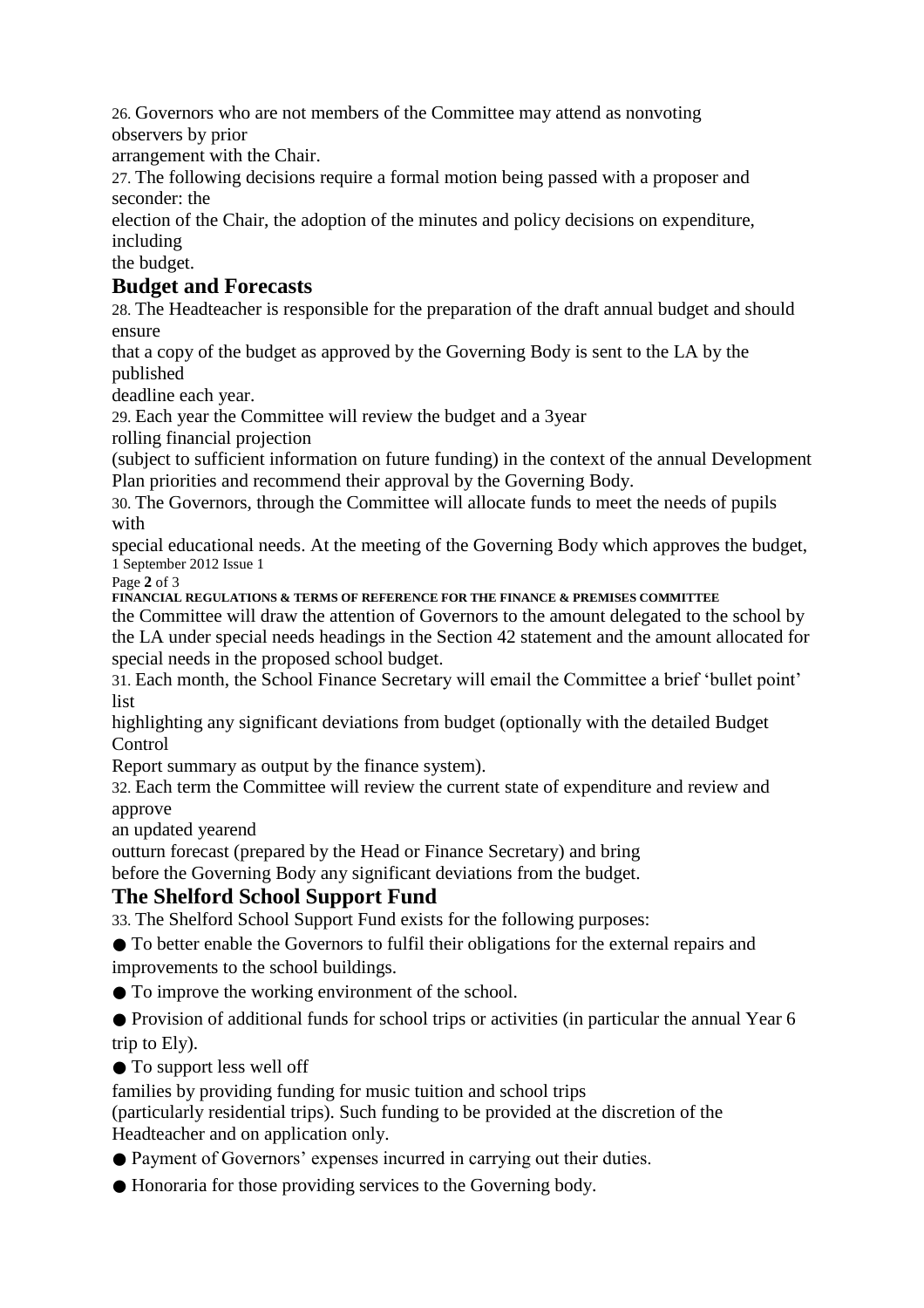34. Bank account transactions must be signed by either the Treasurer or the Chair of Governors or

the Chair of the Finance and Premises Committee.

35. The Committee should monitor the fund each term and suggest and investigate means of generating additional income.

36. The fund accounts for each school year should be independently inspected and presented to the

Governing Body.

# **Other Unofficial or Non Public**

# **Funds**

37. The Committee will ensure that any other funds set up for the benefit of the school are audited

and the accounts presented to the Governing Body. This will not normally apply to the accounts

of the PTA which will make its own arrangements for auditing its accounts and presenting them

to the Annual General Meeting of the PTA.

#### **Registration of Pecuniary Interests**

38. In accordance with the LMS Scheme, the Governing Body will establish a register of pecuniary

interests for the governors and staff, which should be open to inspection. Governors and staff must declare any links they have with firms from which the school may wish to buy goods or services. The register will be maintained by the Clerk to the Governing Body in each school year.

Approved by the Governing Body on November 26<sup>th</sup> November…………… Signature of the Chair of Governors ………………………………